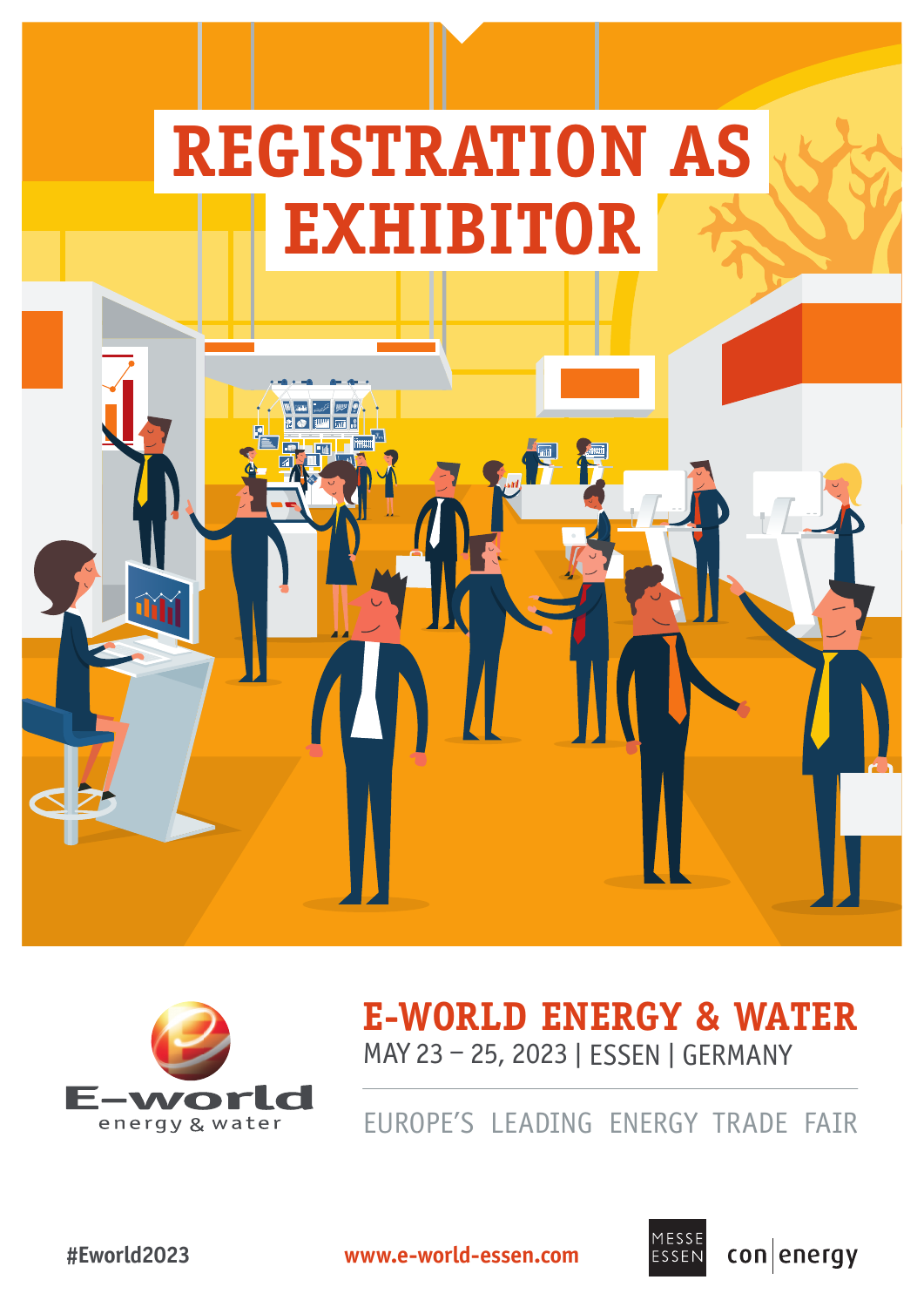# E-WORLD EXHIBITION AREA

AT E-WORLD ENERGY & WATER 2023

E-world energy & water is the leading trade fair for the European energy industry. About 800 exhibitors from 25 nations show trends of the industry and current developments in the market. The focus of E-world is on sustainable technologies, services and infrastructures for an intelligent, reliable and innovative energy future.



### PRESS PACKAGE

- Online press releases: publication of three press releases on the E-world website
- Offline press releases: display of press releases in the press center during the even

**PRICE** 295 €

## LOGO ON THE FLOOR PLAN

- Logo on all 3 printed editions of the "Today´s Guide" floor plan (5,000 copies each)
- Logo on the PDF floor plan and the interactive floor plan (starting in April)
- Logo on the PDF floor plan includes a link to any URL
- Size of logo depends on booth size (recommended minimum exhibition space: 30m<sup>2</sup>)
- Can only be booked by main exhibitors (or if main exhibitor agreed)

**PRICE** 650 €

### CONTACT

**DARIUS PYRSCH** con|energy agentur gmbh T: +49 201 1022-210 F: +49 201 1022-333 pyrsch@conenergy.com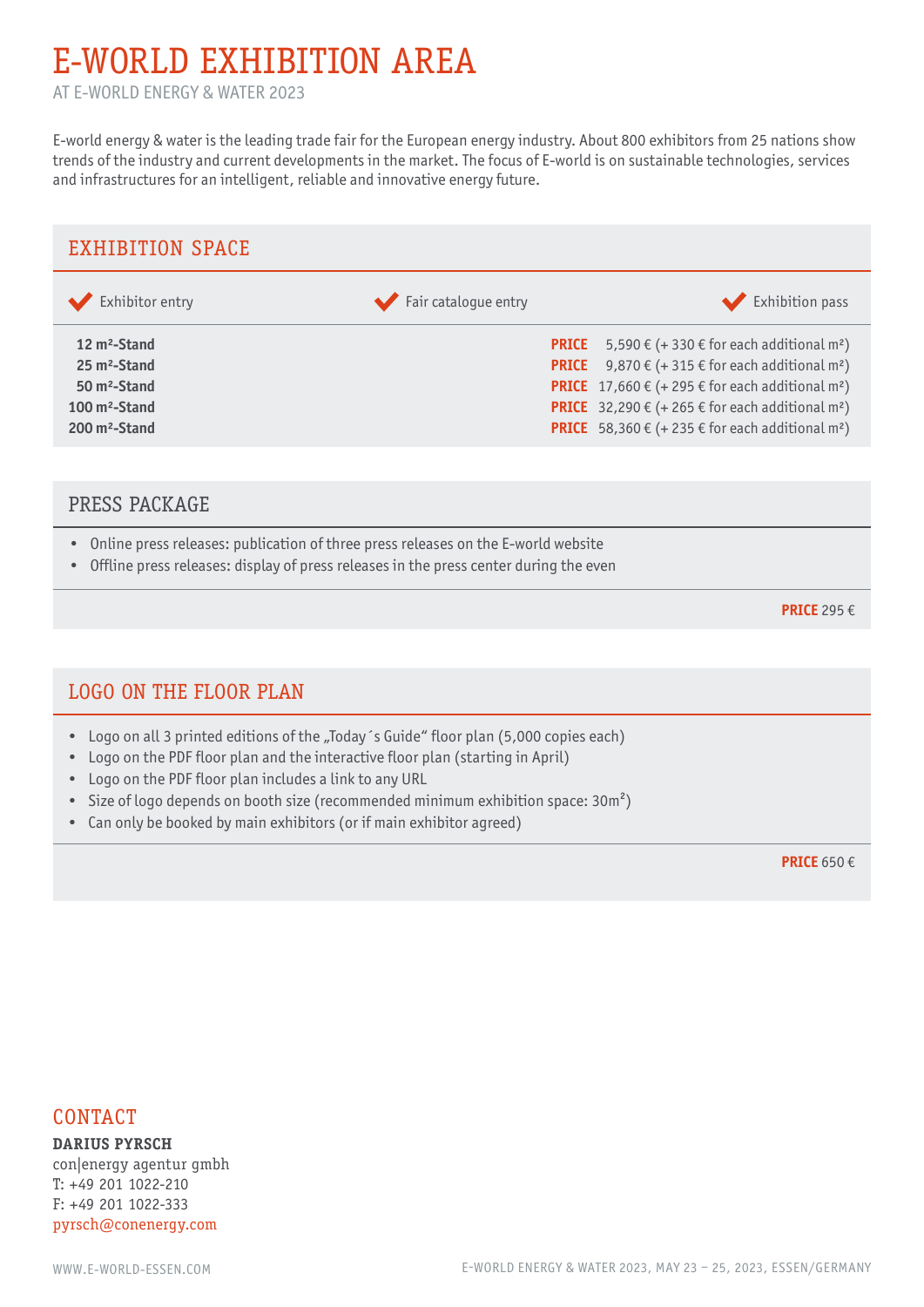# REGISTRATION AS EXHIBITOR

FOR E-WORLD ENERGY & WATER 2023



### EXHIBITOR INFORMATION

| <b>EXHIBITOR DATA</b><br>COMPANY        | CONTACT PERSON (INTERNAL)<br><b>NAME</b>                                                                                                                                                                                                       | INVOICE DATA (IN CASE OF DIVERGENCE)<br>COMPANY |
|-----------------------------------------|------------------------------------------------------------------------------------------------------------------------------------------------------------------------------------------------------------------------------------------------|-------------------------------------------------|
|                                         |                                                                                                                                                                                                                                                |                                                 |
| STREET, NO.                             | POSITION                                                                                                                                                                                                                                       | STREET, NO.                                     |
|                                         |                                                                                                                                                                                                                                                |                                                 |
| ZIP, CITY                               | PHONE                                                                                                                                                                                                                                          | ZIP, CITY                                       |
| COUNTRY                                 | E-MAIL                                                                                                                                                                                                                                         | COUNTRY                                         |
|                                         |                                                                                                                                                                                                                                                |                                                 |
| PHONE                                   |                                                                                                                                                                                                                                                | CONTACT PERSON (TO BE SHOWN ON INVOICE)         |
|                                         |                                                                                                                                                                                                                                                |                                                 |
| E-MAIL                                  |                                                                                                                                                                                                                                                | PHONE                                           |
|                                         |                                                                                                                                                                                                                                                |                                                 |
| WEB                                     | DATA PROTECTION NOTICE                                                                                                                                                                                                                         | E-MAIL                                          |
|                                         | Your personal data will be used for cooperation. Furthermore, we would like                                                                                                                                                                    |                                                 |
| VAT ID NUMBER                           | to keep you up-to-date with information on similar products and services by<br>email. If you are not interested in this, please let us know. You have the right<br>to object to the processing of your data for the abovementioned advertising | VAT ID NUMBER                                   |
| YOUR INTERNAL ORDER NUMBER (IF DESIRED) | purposes at any time. To do so, please contact the data protection officer<br>using our postal address or at datenschutz@e-world-essen.com. For further                                                                                        | YOUR INTERNAL ORDER NUMBER (IF DESIRED)         |
|                                         | information on how we process your personal data, please read the section on                                                                                                                                                                   |                                                 |

data protection in our terms and conditions.

### MAIN EXHIBITOR

| $12 \text{ m}^2$ at              | $5,590 \in +$                   | m <sup>2</sup> | $\hat{a}$ 330 $\hat{\epsilon}$ = | € |
|----------------------------------|---------------------------------|----------------|----------------------------------|---|
| $25 \text{ m}^2$ at              | 9,870 $\epsilon$ +              |                | $m^2$ à 315 $\epsilon$ =         | € |
|                                  | 50 m <sup>2</sup> at 17,660 € + |                | $m^2$ à 295 € =                  | € |
| 100 m <sup>2</sup> at 32,290 € + |                                 |                | $m^2$ à 265 € =                  | € |
| $200 \,\mathrm{m}^2$ at          | $58,360 \in +$                  | m <sup>2</sup> | $\hat{a}$ 235 $\epsilon$ =       | € |

Additionally, an amount of € 0.60 per square metre shall be levied on behalf of the Ausstellungs- und Messe-Ausschuss der Deutschen Wirtschaft e.V. (AUMA) [Association of the German Exhibition and Trade Fair Industry].

### We would like to order the following EXTRA PACKAGES:

Company logo on the floor plan at a price of 650  $\epsilon$ 

Press package at a price of 295 €

Please send us further INFORMATION on the following topics:

Congress/Expert Forums

Career Forum

Sponsoring

SPECIAL AGREEMENTS:

Storage Areas

### CO-EXHIBITOR of:

at a co-exhibitor fee of 550 €.

### IMPORTANT NOTES SIGNATURE

 $(i)$ 

Herewith, the terms and conditions of participation and the special guidelines relating to the Booth Design are accepted and legally binding. The values of the provided fields are binding, deletions or additions are invalid.

All prices are before value added tax, money transfers to: E-world energy & water GmbH, Sparkasse Essen, IBAN: DE11 3605 0105 0000 2692 58, BIC: SPESDE3EXXX

### NAME OF AUTHORISED SIGNATORY

CITY, DATE YOUR SIGNATURE

Please sign and send via e-mail to exhibitor@e-world-essen.com or via fax to +49 201 1022-333.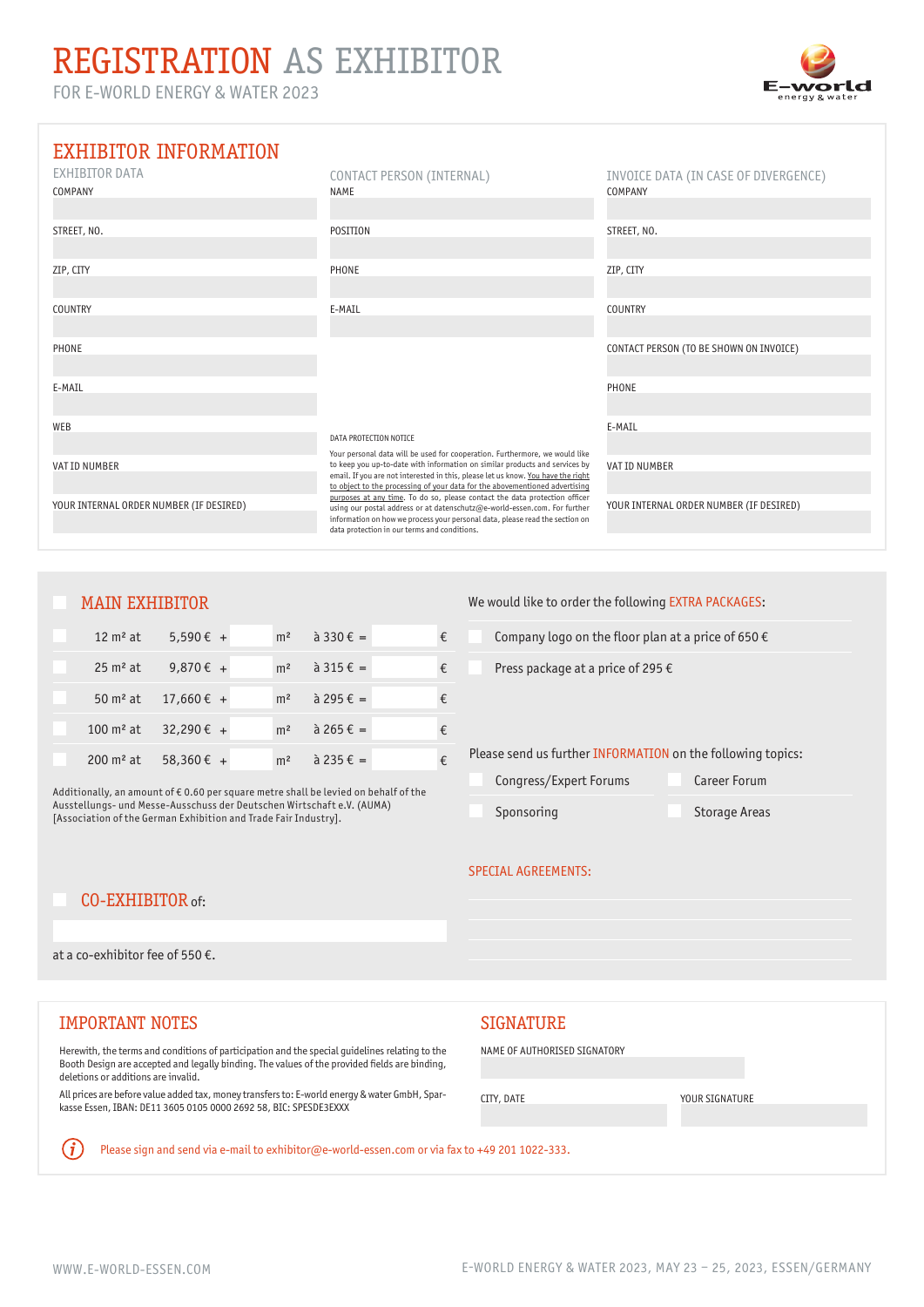

#### **1. BASIS OF THE CONTRACT:**

#### **1.1. General**

By registering for E-world energy & water (hereinafter also referred to as the event), the exhibitor provides legally binding acknowledgement of all aspects of the Terms and Conditions of Participation in the event. The Terms and Conditions of Participation as a whole form the legal basis for participation in the event and for E-world energy & water GmbH to provide exhibition space to exhibitors, unless E-world energy & water GmbH and the exhibitor (hereinafter also referred to as the contractual partner) have agreed otherwise in writing.

The closing date for appications is 20.02.2023.

#### **1.2 Event, organiser and contact persons**

*a) Organiser and commercial sponsor* Messe Essen GmbH represented by CEO Oliver P. Kuhrt Messeplatz 1, 45131 Essen, Germany Registry court: AG Essen, HRB 2 Telephone: +49 (0)201.72 44-0 E-Mail: info@messe-essen.de

con|energy agentur gmbh represented by managing director Stefanie Hamm Norbertstr. 3-5, 45131 Essen, Germany Registry court: AG Essen, HRB 22510 Telephone: +49 (0)201.10 22-400 E-Mail: e-world@conenergy.com

E-world energy & water GmbH Messeplatz 1 45131 Essen

*b) Name of the event:* International trade fair "E-world Energy & water"

#### **1.3 Event location, duration and opening hours**

*a) Event location:* Germany, Essen, Fair site

*b) Duration and opening hours* Duration: 23.05.2023 to 25.05.2023

*Opening hours for visitors:* Tueday, 23.05.2023 and Wednesday, 24.05.2023 from 9 a.m. to 6 p.m. Thursday, 25.05.2023 from 9 a.m. to 5 p.m.

*Setup times:* Thursday, 18.05.2023, 7 a.m. to 8 p.m. until Monday, 22.05.2023, 7 a.m. to 4 p.m Remaining work within the stand area to 9 p.m.

#### *Dismantling times:*

Thursday, 25.05.2023 from 5 p.m. within the stand area. Entry to the fair grounds from approx. 7.30 p.m. Friday, 26.05.2023, 7 a.m. to 10 p.m. Saturday, 27.05.2023, 7 a.m. to 6 p.m.

#### **2) PARTICIPATION FEES AND ADVANCE PAYMENT OF SUPPLEMENTARY FEES**

The following prices will be charged for the basic package at the event. The prices are per square metre of floorspace:

12 m<sup>2</sup> for 5.590, -  $\epsilon$ , each further m<sup>2</sup> 330, -  $\epsilon$ 25 m<sup>2</sup> for 9.870, – €, each further m<sup>2</sup> 315, – € 50 m² for 17.660,– €, each further m² 295,– € 100 m<sup>2</sup> for 32.290, – €, each further m<sup>2</sup> 265, – € 200 m<sup>2</sup> for 58.360, – €, each further m<sup>2</sup> 235, – € All prices are exclusive of sales tax.

For special exhibition spaces, the net prices shown on the respective registration forms apply.

With two-storey construction, 50 % of the rental price for the floorspace will be charged for the walkable area. Two-storey constructions must be approved by exhibition management and with the Buildings Office (Bauordnungsamt) of Essen City Council. As the ceiling heights vary between halls, it will not be possible to accommodate such structures in all halls.

The minimum stand size is 12 square metres. The total shall be rounded up to a full square metre. Protrusions, pillars, installation connections and columns shall be deducted as one square metre. The participation fees do not include any stand partition walls.

The costs for installation of water, electrical, compressed air and telecommunication connections for the individual stands and the consumption costs and costs of all other services shall be charged to the exhibitor. Details of fees for these and other services can be found on the exhibition homepage at www.e-world-essen.com.

Additional exhibitor passes can be ordered in the service area at www.messe-ticket.de/E-World\_ESC/Account/LogOn.

The exhibitor passes are intended exclusively for the exhibitors designated by name and their stand personnel and authorised representatives and may not be transferred to third parties. In the event of misuse, the ID shall be confiscated without compensation. The confiscation of an exhibitor pass shall not affect the right of E-world energy & water GmbH to assert any further claims.

Complimentary exhibitor passes, free passes or vouchers are non-saleable passes that may not be resold or auctioned (e.g., on eBay). In the event of infringement, E-world energy & water GmbH may confiscate the passes in question, withdraw from the Agreement and/or demand compensation for damages.

An additional amount of EUR 0.60 per square metre shall be charged for the Association of the German Trade Fair Industry (AUMA).

The participation fee and all other fees shall be charged in Euros and are net prices, in addition to which value added tax in the amount legally required at the time of the event shall be charged and must be paid.

If, by the start of the exhibition, the exhibitor has not made the payments that are due, E-world energy & water GmbH shall be at liberty to lock the stand or, at its own discretion, impose milder sanctions, such as locking the electricity or water supply.

Payment claims by E-world energy & water GmbH cannot be offset by the exhibitor with counterclaims unless the counterclaims have been legally established at the time of receipt of the set-off declaration or have been recognised by E-world energy & water GmbH. The same applies for rights of retention.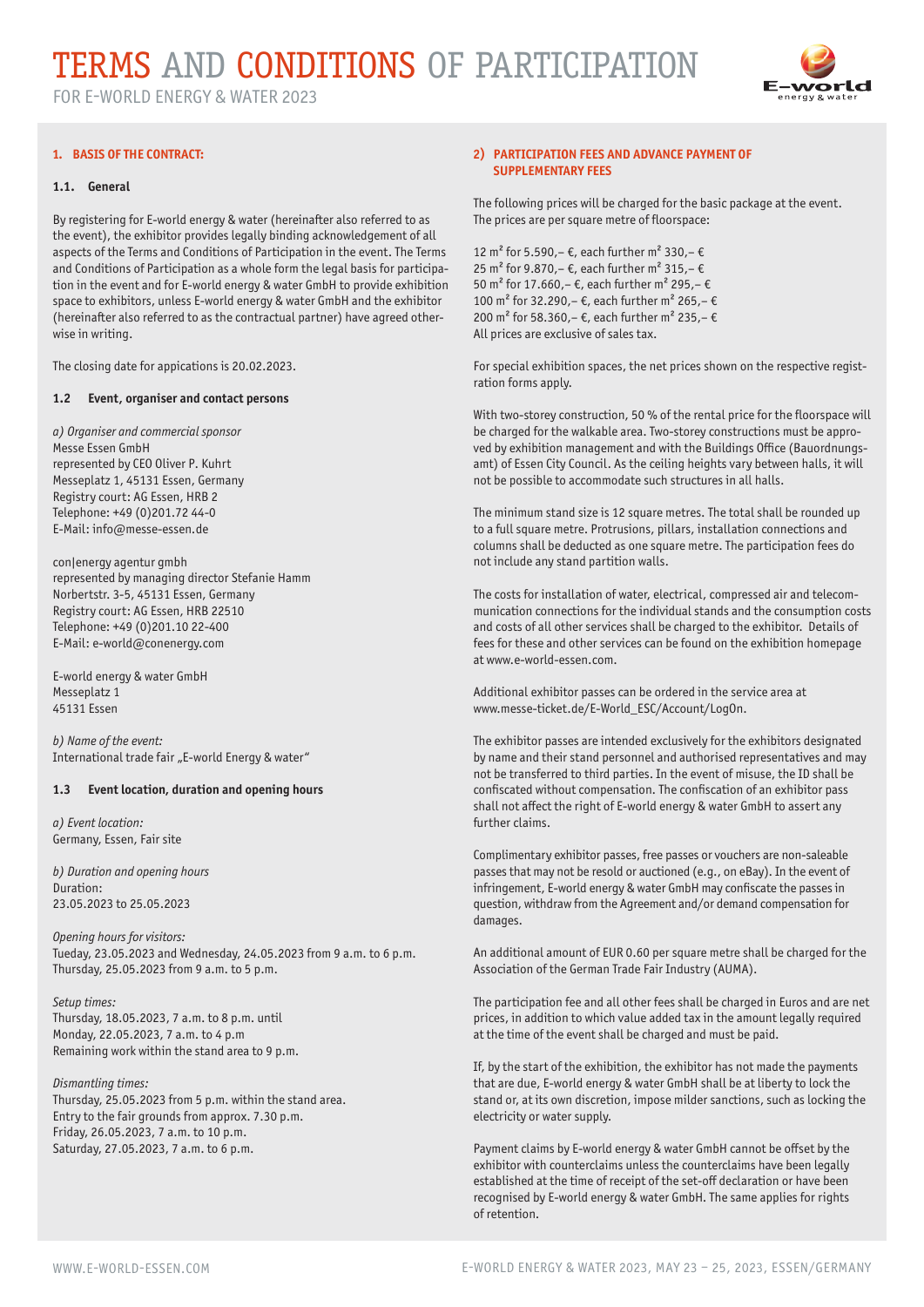

The exhibitor is not permitted to transfer any claims against E-world energy & water GmbH to third parties.

#### **3) SCOPE OF SERVICES**

By concluding the agreement, the exhibitor receives the following services:

#### *Stand space:*

Stand space will be allocated in accordance with the size confirmed in the approval

#### *Booth staff tickets:*

Each exhibitor with a stand area of up to 20 m² will receive a free budget of € 112, which will be increased by € 28 for each additional 10 m<sup>2</sup>. The acceptance of any co-exhibitors will not lead to an additional number of exhibitor passes.

#### *Cooperative visitor promotion*

E-world energy & water GmbH shall provide event-specific advertising material as part of the basic package (exhibitor catalogue, invitations, web banner).

#### *Marketing activities*

E-world energy & water GmbH shall promote the event locally with posters and permanent advertising surfaces, and internationally on its homepage.

#### *Passing on the Association dues*

Payment of the AUMA fee by E-world energy & water GmbH.

#### *Web presence:*

The exhibitor will be published online at www.community.e-world-essen. com with company address and booth data.

### **4) PAYMENT TERMS**

#### **4.1 General**

The participant invoice shall be issued to the exhibitor after approval. Any objections must be made immediately, but no later than 14 days from receipt of the invoice. No later objections will be recognised. All exhibitor invoices drawn up by E-world energy & water GmbH are due for payment immediately. Invoices for other services or supplies ordered separately shall be due on the invoice date, i.e. normally before the beginning of the event, but no later than at the time of service and supply. If invoices are sent to a third party at the exhibitor's instructions, the exhibitor shall remain the debtor nonetheless. Please make payments, quoting the invoice number and referencing the event concerned, to:

E-world energy & water GmbH Messeplatz 1, 45131 Essen – Deutschland

to the bank account listed below: Sparkasse Essen, IBAN DE11 3605 0105 0000 2692 58, BIC SPESDE3EXXX

In the event of non-payment, interest in the amount of 9% above the respective base interest rate shall be charged on all invoices 30 days after their due date and date of issue; in addition, a warning and processing fee of EUR 5.00 is due for each warning. If the payment deadlines are not met by the exhibitor (also due to incomplete payment for the space), E-world energy & water GmbH may declare termination for the entire approved space and put it to other use.

Section 11, "Premature termination of the agreement", applies to reimbursement of costs. E-world energy & water GmbH may retain the stand furnishings and exhibition materials brought by the exhibitor on the basis of the right of lien. Section 562a sentence 2 of the German Civil Code

(Bürgerliches Gesetzbuch – BGB) shall not apply unless a sufficient security already exists. If the payment is not made by the statutory deadline, E-world energy & water GmbH may sell the objects retained on the open market after written notification. The E-world energy & water GmbH is only liable for damage and/or loss of the pledged property in the event of intent or gross negligence.

#### **4.2 Information for exhibitors from non-EU Member States**

The participation fees in section II of the agreement are net prices, exclusive of any legally incurred value added tax and/or other consumption and/ or service taxes. In the event that such taxes are caused by the services of E-world energy & water GmbH, these shall be due in addition to the agreed fees. The exhibitor is not entitled to deduct present or future taxes (including any potential taxation at source), contributions and/or fees from payments to E-world energy & water GmbH. If and to the extent that the exhibitor is legally obligated to withhold and pay taxes, contributions and/ or fees on behalf of E-world energy & water GmbH, this withholding shall be borne by the exhibitor. The exhibitor guarantees the payment of the participation fees contractually agreed by the due date and shall pay the required contributions to the requesting authority at its own expense on behalf of Eworld energy & water GmbH by the legally stipulated deadline. The exhibitor shall forward the certificate of payment issued by the authority to E-world energy & water GmbH within one week of receipt of the certificate.

#### **4.3 Information for exhibitors from EU Member States and/or Third Countries**

Sales tax (VAT) shall be paid according to the recipient location principle (reverse charge). Exceptions to this rule are entrance fees, catering services and energy bills, for which a sales tax rate of 19% is currently applicable.

### **5) GENERAL CONTRACTUAL TERMS**

#### **5.1 Conclusion of an agreement**

A basic package is ordered when the registration forms provided are filled in and submitted, including acknowledgement of these Terms and Conditions of Participation, the valid price lists and other guidelines.

The form must be filled in completely and bear a legally binding signature. Electronic registrations are only binding if they bear the name of the issuer and the qualified signature. The registration is binding regardless of confirmation and approval by E-world energy & water GmbH. The exhibition contract between the exhibitor and E-world energy & water GmbH shall come into effect 14 days after E-world energy & water GmbH issues approval following the receipt of registration. If the content of the approval differs from the content of the registration, the agreement shall be concluded in accordance with the approval issued, unless the exhibitor objects in writing within 14 days weeks. However, different hall assignments and failure to consider special requests or other special features do not entail a right of objection.

E-world energy & water GmbH is entitled to revoke the agreement concluded by the confirmation and the approval also issued if it was issued on the basis of incorrect preconditions or information or the approval preconditions later cease to be met.

The registration deadline is 20.02.2023. Registrations received after this deadline shall be placed on the waiting list if the trade fair is overbooked.

#### **5.2 Approval conditions**

The event is open primarily to manufacturing companies, dealers and trading companies. As a general rule, only those exhibitors are approved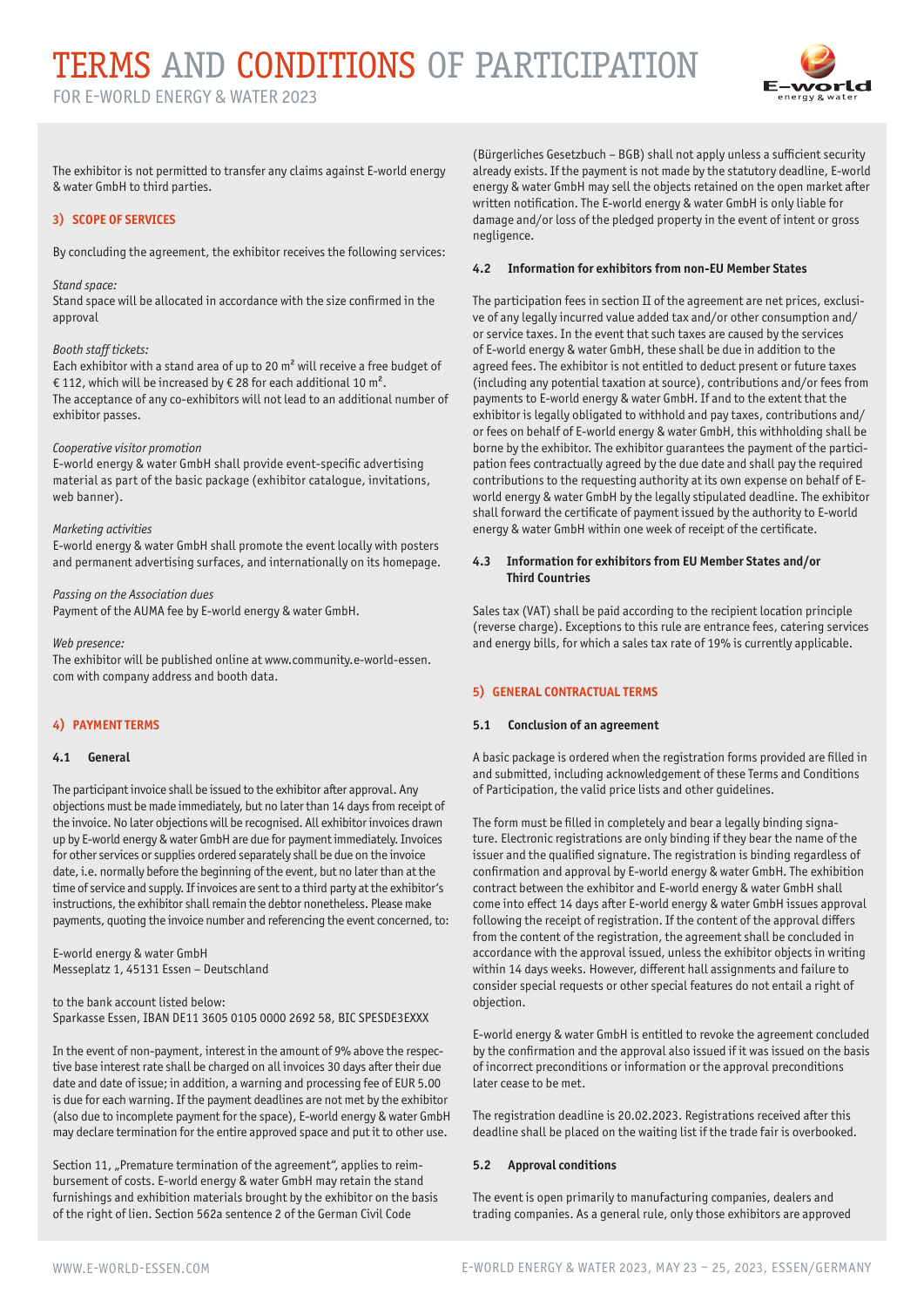FOR E-WORLD ENERGY & WATER 2023



whose products and services correspond to the event's offerings and fulfil the preconditions according to sentence 1. E-world energy & water GmbH shall also decide on approval of an exhibitor on the basis of whether its exhibition programme matches the event's list of goods. Products that do not correspond to the event's list of goods may not be exhibited unless they are essential for the presentation and/or function of the actual exhibition object. No legal claim to approval exists unless entailed by law.

Exhibitors who have not met their financial obligations towards E-world energy & water GmbH or have violated the Terms and Conditions of Participation, Technical Guidelines, general service-specific terms and conditions of business and supply, the site rules or legal regulations can be excluded from participation.

The exhibitor will be informed of his or her stand assignment when the approval is sent. If a change to the stand space is required at this point as a result of changes to the overall layout, the agreement concluded shall be modified in accordance with the approval, unless the exhibitor objects in writing within two weeks.

#### **5.3 Placement of the exhibitor at the event**

The exhibitor shall be placed by E-world energy & water GmbH taking into account whether the registered exhibition items form part of a specific theme and/or particular focus of the exhibition. Stand requests do not entail any claim to assignment to this space. The submission of special space requests, which will be considered when possible, does not represent a condition of participation. There is no guarantee of exclusion of the competition.

E-world energy & water GmbH also reserves the right to change the placement of the ex-hibitor after the fact and assign it a stand in another position different from the stand confirmation, to change the size of its exhibition space, to move or close entrances and exits to the trade fair site or the halls and to make other structural changes if it has a substantial interest in such measures due to special circumstances. In this case, the exhibitor shall be entitled to withdraw from the rental agreement in writing within two weeks of receipt of notification of such a change, if this change adversely and unreasonably affects its interests.

If the space is unavailable for reasons for which E-world energy & water GmbH is not at fault, the exhibitor is entitled to a replacement space of equivalent value or a refund of the participation fee. No claim to compensation for damages exists.

#### **5.4 Duty to ensure public safety, stand design, stand operation, premature dismantling, sales regulations, product piracy and food information regulations**

#### *a) Duty to ensure public safety, stand safety*

The exhibitor shall assume the duty to ensure public safety on the stand area allocated to them by E-world energy & water GmbH. Exhibition stands, including furnishings and exhibits, as well as advertising media, must be set up in a sufficiently secure manner in order to ensure that public safety and order, especially as concerns life and health, are not endangered. The safety of the stand must be ensured during all stages of assembly and disassembly, and specifically for the construction, alteration and dismantling of the structure. The exhibitor is responsible for the structural safety of the stand and shall be obliged to provide proof of this where necessary.

Where there is a reasonable doubt as to the safety of a stand or of the public, E-world energy & water GmbH reserves the right to inspect stand structures, exhibits, advertising materials and similar items from the point of view of structural and public safety, or to arrange for them to be inspected by a qualified specialist at the exhibitor's expense, even if an approval

has previously been issued.

#### *b) Stand design*

The construction and design of the stand is the responsibility of the exhibitor. Stand construction is subject to Messe Essen's general regulations and Technical Guidelines. E-world energy & water GmbH reserves the right to issue necessary directives (e.g., setting up stand partition walls or moving floor coverings).

If the exhibitor does not have its own stand construction system, the use of stand partition walls (back and side walls) is mandatory. Note that every exhibitor must order the back and side walls necessary for its stand. If the wall elements are not ordered and the stand space is surrounded by the stand neighbour's stand elements, the wall elements shall be invoiced according to the conditions named. If a readybuilt stand or stand system with a built-in panel is not used, an external panel (30 cm in height) must be erected on all sides of the stand. The standard stand height is 2.50 m. Exhibition stands exceeding a height of 3 m require separate approval from Messe Essen GmbH.Messe Essen reserves the right to impose further conditions on stand design.

Stand partition walls, floors, hall walls, pillars, installation and fire safety equipment and other permanent hall fixtures may not have items attached to them with adhesive or nails, be painted, or be otherwise damaged. The exhibitor shall bear costs for damages and be charged for them. Any pillars or installation or fire safety equipment located in the stand area are part of the allocated stand space and must be accessible at all times. Full details of floor coverings and how they can be secured can be found in the Technical Guidelines.

The design and structure of the exhibition stand must be such that exhibits, advertising space and objects on display do not impede neighbouring companies. Each stand must be constructed, designed and operated in such a way that visitors can look into the stand from the corridor without having to enter the stand itself. This can be achieved with open entrances or passages or with built-in transparent glass or plexiglass front parts.

The intended stand design, including the labelling, must follow clearly from the drawing. If ceilings of any kind are installed, additional ceiling drawings and sectional views of ceilings, as well as an explanation of the design, must be included in any case. Claims for damages, e.g. due to loss or damage to the blueprints, samples or documents submitted, are exclud-ed, regardless of their legal basis.

As soon as possible after invoicing, each exhibitor shall submit a stand drawing to scale (ground plan and views, if possible to a scale of 1:50 in metric dimensions) to Messe Essen GmbH for inspection. The drawing must clearly show the intended stand design, including the lettering. If ceilings of any kind are to be installed, additional ceiling drawings and ceiling sections as well as an explanation of the design must be enclosed in all cases. Claims for damages, e.g. due to loss of or damage to the designs, models or documents sent in, are excluded, irrespective of the legal grounds on which they are based.

#### *c) Stand operation*

During event opening hours, the stand must be staffed by sufficient personnel and remain accessible to visitors. Other stands may not be entered outside the daily trade fair hours without the permission of the stand proprietors. Legal regulations and administrative guidelines relating to the operation of the stand must be observed: Presentations may only be made in the stand space and must be done in such a way that no visual or acoustic nui-sances to the neighbouring stands or obstructions in the stand or corridor spaces occur. In case of infringement, E-world energy & water GmbH is entitled at its own discretion to pro-hibit presentations causing a nuisance or obstruction and terminate the agreement without notice in the event of repeated infringement. In this case the exhibitor releases E-world energy & water GmbH from claims for damages asserted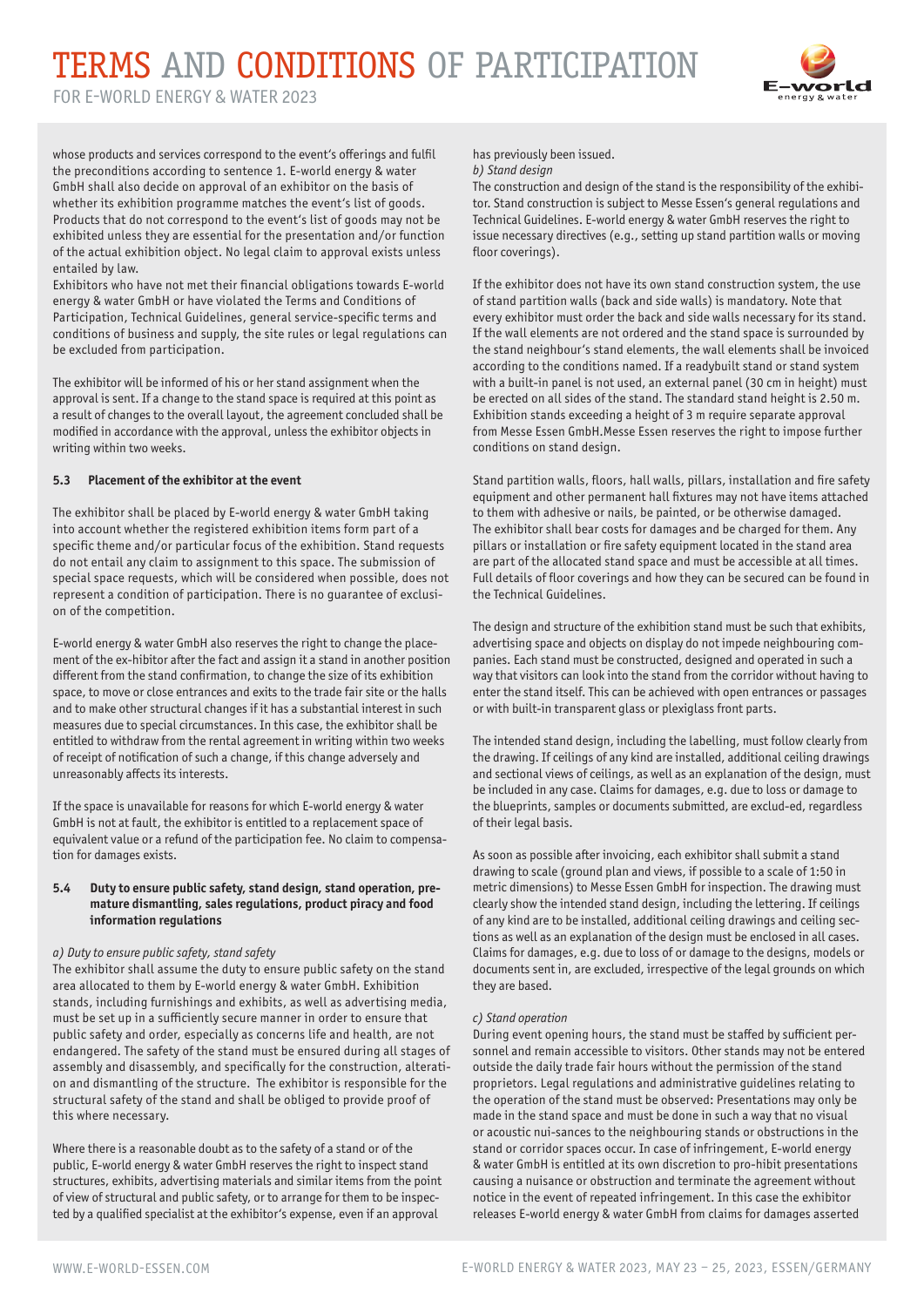FOR E-WORLD ENERGY & WATER 2023



by other exhibitors due to disruptions.

*d) Contractual penalty for premature dismantling*

Stand dismantling may not begin until 5 p.m. on the last day of the trade fair, after the end of the exhibition. If this requirement is contravened or if the obligation to have a sufficient number of staff on the stand during the opening hours of the event is not met, Messe Es-sen has the right to charge a contractual penalty.

Activities that may lead to assertion:

- Non-staffing (premature departure from the stand) or having an insufficient number of staff on the stand during the event's opening hours, including for rented stands and re-gardless of whether any brochures and decorative materials remain.
- Premature entry of transportation into the halls with trolleys, push carts or other (rolla-ble) devices or the bringing in of packing materials such as crates, cardboard boxes, pal-lets, etc.
- Premature dismantling of the stand: this includes the dismantling of the exhibition stand itself, but also the removal of stand fittings/decoration, exhibition materials, ad-vertising materials and brochures and their transportation out of the hall.

In case of violation of the operating obligation, the following contractual penalty may be levied:

- From the first to the penultimate day of the trade fair: 25% of the net invoice amount of the agreed stand rent, but a minimum of EUR 2,000.00 net;
- Up to 12 noon on the last day of the trade fair: 20% of the net invoice amount of the agreed stand rent, but a minimum of EUR 1,500.00 net;
- Up to 3 p.m. on the last day of the trade fair: 15% of the net invoice amount of the agreed stand rent, but a minimum of EUR 1,000.00 net;
- Up to 5 p.m. on the last day of the trade fair: 10% of the net invoice amount of the agreed stand rent, but a minimum of EUR 500.00 net;
- Further claims of Messe Essen remain unaffected.

#### *e) Sales regulations*

Sales and consulting may only take place in the approved stand space. Any exhibitor may market only such goods and services as are listed in the registration. In particular, statutory regulations (specifically the obligation to display the total price pursuant to the German Price Information Directive – Preisangabenverordnung-) must be observed.

Only goods corresponding to the list of goods may be exhibited, except for objects that merely serve as furnishings or for illustration. Products and services not listed in the regis-tration may not be exhibited or offered. Special statutory regulations must be observed in the Federal Republic of Germany for the sale and exhibition of certain products (pharma-ceuticals, easily inflammable substances, objects requiring approvals). It is up to the exhibi-tor to procure and obtain commercial or health and safety approvals. Exhibition materials may not be delivered or removed from the stand until after the end of the event.

We also refer to Point V, no. 2 of the General Terms & Conditions of Participation.

#### *f) Product piracy*

Exhibiting items other than the items which have been registered for display at the exhibi-tion is not permissible. E-world energy & water GmbH is entitled to remove exhibits that do not correspond to the product group directory. Furthermore, E-world energy & water GmbH is entitled to have exhibition objects removed from the stand if their display demon-strably contradicts the exhibition programme or antitrust principles or intellectual property rights.

The protection of inventions, samples and brands at trade fairs is based on the statutory regulations valid in Germany. No special trade fair protection exists. On the other hand, there is also no release from German regulations and the intellectual property rights of third parties that exist here. Patent applications should be submitted to the responsible pa-tent office before

the start of the trade fair.

Six-month protection from the start of the exhibition on the basis of the Law Concerning the Protection of Samples at Exhibitions of 18 March 1904 (Gesetz betreffend den Schutz von Mustern auf Ausstellungen) and the Trademark Reform Act of 25 October 1994 only applies if the Federal Miniter of Justice has published a corresponding announcement in the Federal Law Gazette for a particlar exhibition (exhibition protection).

In the event of demonstrable infringement of intellectual property rights (a judicial deci-sion) by an exhibitor, E-world energy & water GmbH is also entitled, but not obligated, to exclude the exhibitor from the event in progress and/or future events.

The exhibitor makes a binding and irrevocable declaration that it has created the products it exhibits itself or that they are permissible copies or imitations of other vendors or other third parties.

#### *g) Food information regulation*

The contractual partner is required to take note of their obligations in relation to food stipu-lated in the Food Information Regulation (Regulation (EU) Number 1169/2011 FIR).

#### **5.5 Co-exhibitors, other companies involved**

Without the approval of E-world energy & water GmbH, it is not permitted to surrender, exchange or otherwise transfer a rented stand or parts thereof to third parties for a fee or without payment; advertising for companies not named in the approval is not allowed at the stand.

The use of the stand space by multiple companies is only permissible if all companies repre-sented there besides the exhibitor with whom the rental Agreement was concluded (main exhibitor) have additionally been registered with E-world energy & water GmbH in writing as co-exhibitors and approved by E-world energy & water GmbH. Companies represented with their own staff and exhibition material at the stand space rented by the main exhibitor must be registered as co-exhibitors. They are considered coexhibitors even if they have close commercial or organisational ties to the main exhibitor. The approval of co-exhibitors is also based on the criteria of these Terms and Conditions of Participation.

Participation of co-exhibitors will be charged at a rate of EUR 550,- per co-exhibitor. The main exhibitor shall be charged the costs associated with participation. These Terms and Conditions of Participation also apply to the co-exhibitors insofar as they apply. The exhibi-tor must also make this company aware of the Terms and Conditions of Participation and the supplemental provisions to it and have the company acknowledge the obligations aris-ing for it towards E-world energy & water GmbH. E-world energy & water GmbH reserves the right to contact co-exhibitors directly or via authorised third parties.

If the exhibitor fails to register co-exhibitors or makes incomplete or false statements in its registration, E-world energy & water GmbH is also entitled to charge the participation costs subsequently according to its own findings as if proper registration had occurred. Further-more, E-world energy & water GmbH reserves the right to terminate the agreement with the main exhibitor without notice and to have the stand cleared at the main exhibitor's ex-pense. In this regard, the exhibitor waives the right of unlawful interference; it is not enti-tled to claims for damages.

If multiple firms wish to hire a trade fair stand jointly (joint main exhibitors), they are obli-gated to fill the stand with their own samples and staff it with their own personnel. Joint main exhibitors are liable for the participation costs and the services used as a joint debtor.

If a third party works on the setup of the trade fair stand or otherwise to organise the ex-hibitor's trade fair participation, the exhibitor may authorise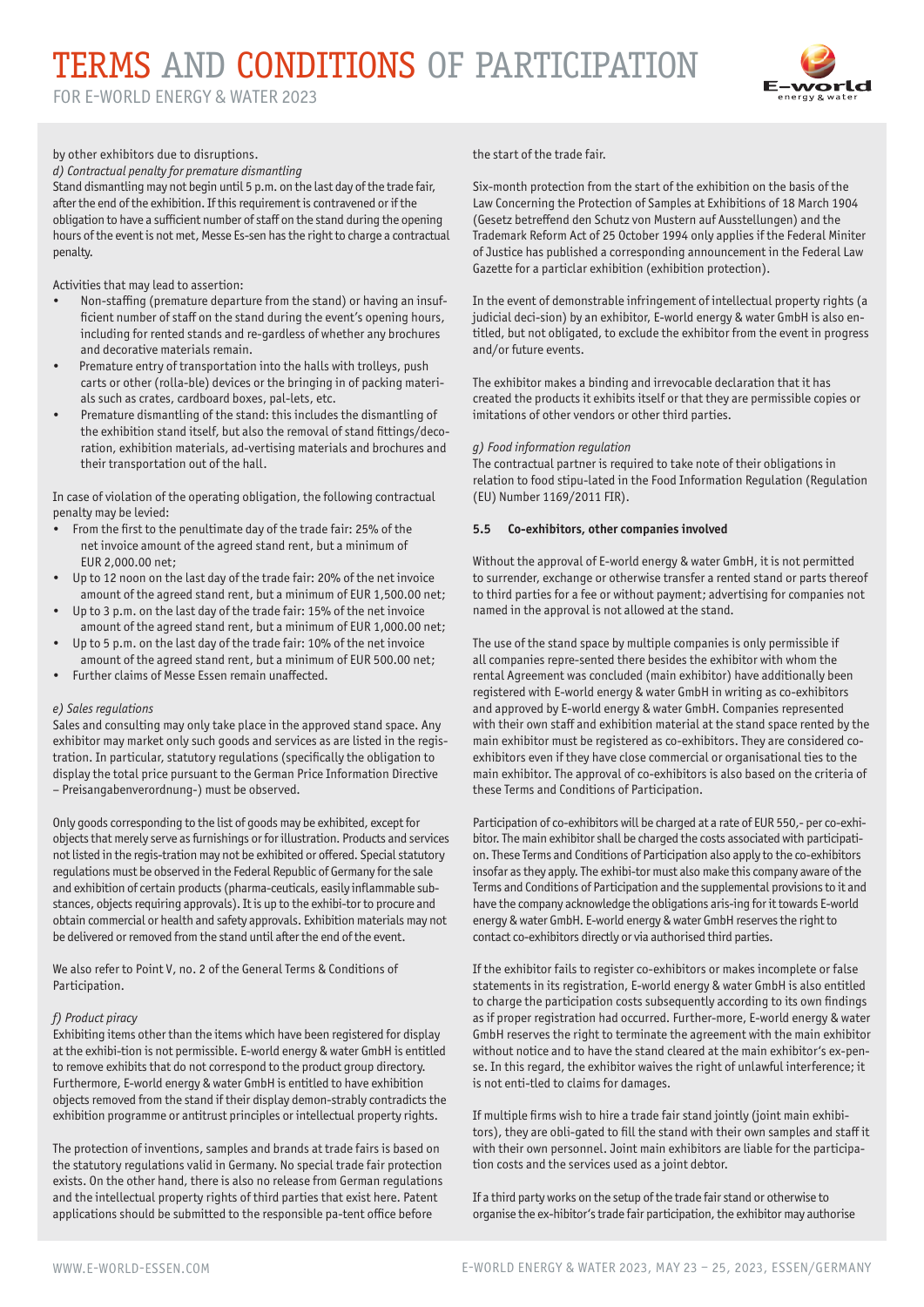FOR E-WORLD ENERGY & WATER 2023

this third party in writing, indi-cating the representative's address, to order legally binding services or make other declara-tions for the exhibitor and any co-exhibitors in connection with the trade fair participation. All further event documents (stand configuration, Technical Guidelines, etc.) shall be sent to this company designated the authorised representative for use for the exhibitor.

#### **5.6 Payment terms, advance payment**

#### *a) Payment terms*

All prices are stated exclusive of the statutory sales tax (VAT).

All invoices submitted by the Fair management are payable without reduction, 50 % on re-ceipt of the invoice, 50 % on 31.03.2023, at the latest. Invoices later submitted are payable immediately on receipt without reduction. Invoices for miscellaneous services or for sup-plies ordered separately are due at the time the services were provided or the supplies ef-fected, at the latest, by the date of invoice. The contracting parties agree that all obligations to pay resulting from this contract will be valid in Euro as soon as the Euro is introduced in the Federal Republic of Germany as the legal currency.

Advance and full payment of the fees by the aforementioned payment dates shall be a prerequisite for use of the exhibition space allocated, for entry in the media and for issu-ance of the exhibitor pass.

If it is necessary to reissue the invoice through no fault of E-world energy & water GmbH, E-world energy & water GmbH shall charge a processing fee of EUR 20.00 (in words: euros twenty) for this.

If the deadline is missed, the payment is subject to interest in the amount of 9% over the base interest rate as per section 288 II, 247 of the German Civil Code (Bürgerliches Ge-setzbuch - BGB) from the due date. In addition, a warning and processing fee of EUR 5.00 (in words: euros five) shall be charged for each warning. If the payment deadlines are missed, E-world energy & water GmbH is entitled to withdraw from the Agreement or make other use of the stand space.

Joint main exhibitors, exhibitors and co-exhibitors shall be jointly and severally liable in relation to E-world energy & water GmbH for the obligations arising from this rental contract and the ordering of services.

#### **5.7 Reserved rights, force majeure, cancellation and moving**

E-world energy & water GmbH is entitled to refrain from carrying out the event under equi-table discretion and with due consideration of the justified interests of the exhibitors if its commercial viability does not appear secure. The event may be cancelled or postponed up to three months prior to the first day of the event. Cancellation annuls the contracting par-ties' reciprocal performance obligations; cancellation does not entail any claims for refund of expenses already incurred or compensation for damages. However, insofar as it is re-sponsible for the cancellation, E-world energy & water GmbH shall refund any payments al-ready made to it by the exhibitor for services that had not yet been performed at the time of cancellation. In the event of complete or partial relocation or shortening, the agreement shall be considered as concluded for the modified duration unless the exhibitor objects in writing by a deadline of two weeks from notification of the change. The agreed prices shall not be reduced. All services shall be performed within the scope of the available capacities.

In the event of force majeure (for example, industrial action, official closure, epidemic) and therefore compelling grounds that are no fault of E-world energy & water GmbH, E-world energy & water GmbH is entitled, taking into account the justified interests of the exhibi-tors, to postpone, shorten, extend or in some cases, either wholly or partially, close or can-cel the event. In the event of a complete or partial rescheduling or a shortening, the con-tract shall apply to have been concluded for the modified duration, unless the exhibitor ob-jects in writing within a period of two weeks after notification of the change. The originally agreed prices remain in place, there will be no reduction. The fulfillment of all services is carried out within the existing capacities. In particular, exhibitors

are not entitled to with-draw from the contract, terminate the contract or reduce the participation fee.

#### **5.8 Exclusion of liability**

E-world energy & water GmbH assumes no duty of care for the exhibition materials and stand equipment, but, as part of the service offerings of the event, does offer the option of concluding an exhibition insurance master agreement against insurable risks such as fire, theft, qualified theft, breakage or leakage, and water damage and damage due to transport to and from the location, by means of which the exhibitor can insure itself against any dam-age arising in the course of the event. Damage must be reported in writing to the police and the insurance broker; in the event of theft, qualified theft or fire, the police and exhibition management must be informed within 24 hours. Compensation for damages is excluded if delayed reporting of damages by the exhibitor causes Messe Essen's insurance to refuse to cover the damage.

Apart from that, E-world energy & water GmbH is liable according to statutory regulations insofar as the exhibitor asserts claims for damages based on intent or gross negligence, in-cluding the intent or gross negligence of its representatives or ancillary agents. Unless E-world energy & water GmbH is accused of intentional breach of contract or in the event of culpable violation of essential contractual obligations by E-world energy & water GmbH, lia-bility for damages is limited to foreseeable damages. Liability for culpable fatal injury, bodily injury or injury to health remains unaffected.

The liability of E-world energy & water GmbH shall be excluded unless stated to contrary above. This applies regardless of the legal nature of the asserted claim, in particular also to claims for damages arising from culpa in contrahendo, due to other violation of obligations or due to claims in tort for material damages or other financial losses as per section 823 I and II of the German Civil Code (Bürgerliches Gesetzbuch – BGB). A claim to rent reduction only exists if remediation of defects of the rental object has failed or the E-world energy & water GmbH has made no attempt to remedy the defects despite an appropriate additional deadline. The liability provisions above apply correspondingly to all services performed by E-world energy & water GmbH in connection with the exhibitor's participation in the event.

E-world energy & water GmbH has obtained liability insurance with appropriate coverage limits for the legal liability. The General Terms and Conditions of Liability Insurance (Allge-meine Versicherungsbedingungen für die Haftpflichtversicherung – AHB) apply. The insur-ance exclusively covers damages to third parties. Furthermore, the insurance does not ex-tend to trade fair restaurants and special events not put on by E-world energy & water GmbH. The exhibitor must ensure sufficient insurance coverage for its own liability. The exhibitor is liable for damages of third parties arising during activities for the exhibitor as for its own culpability.

#### **5.9 Catalogue**

E-world energy & water GmbH shall publish a catalogue for the event. Eworld energy & water GmbH, or a third party acting on its behalf, shall provide the exhibitor with compre-hensive information on entry and insertion options in a timely manner. E-world energy & water GmbH shall also publish the exhibitors online. Claims for damages for erroneous, in-complete or missing entries are excluded. The exhibitor is responsible for the content of the entries and any resulting damages.

#### **5.10 Advertising**

Exhibits, printed material or advertising material of any kind may only be exhibited within the hired stand for the exhibitor's own company, but not distributed in the hall corridors or elsewhere at the trade fair site. For information regarding outdoor advertising and spon-sorship activities of all kinds, please refer to E-world energy & water GmbH, s range of avail-able services. Carrying or driving advertising media around, insofar as this is not covered by the service offerings of E-world energy & water GmbH, and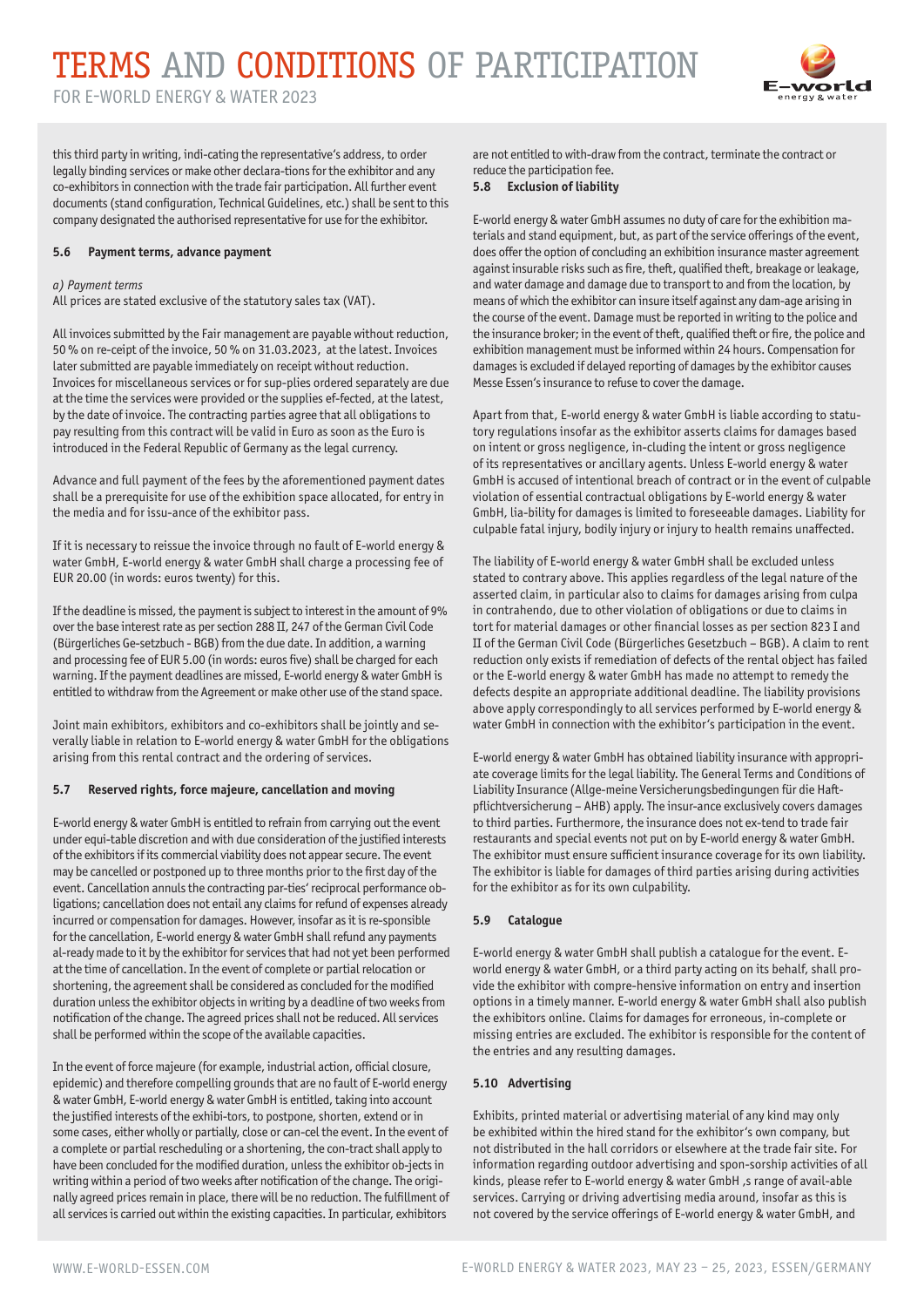FOR E-WORLD ENERGY & WATER 2023



distributing printed material and samples outside the stand is expressly prohibited, as is approaching and surveying visitors outside of the stand.

Only trade fair related advertising activities of the exhibitor that do not violate applicable law, especially the Unfair Competition Act (Gesetz gegen den Unlauteren Wettbewerb), or common decency are permitted. Political advertising and political statements are prohibited unless the political statement falls within the scope of the event.

In the event that any advertising or statements disturb public order or the proper running of the event, E-world energy & water GmbH shall be entitled, but not obliged, to demand that such activity cease and that the cause of the disturbance be removed. If this demand is not met, E-world energy & water GmbH is entitled to extraordinary termination for cause. E-world energy & water GmbH is also entitled to seize the disruptive material for the dura-tion of the event. The exhibitor must bear the costs of removal of the advertising material used or installed without authorisation.

The same applies to advertising material that could give rise to complaints, as well as to ad-vertising activities carried out without authorisation.

Details on approval of visual, moving or acoustic advertising material and product presenta-tions (e.g. with a loudspeaker or film or video performance) can be found in section 4.7.7 of the Technical Guidelines.

Fee-based permits for musical reproductions of any kind must be obtained by the exhibitor from Gema. All rate overviews can be found at www.gema. de/messen. Copyright regulations must be observed.

#### **5.11 Premature termination of the agreement**

Should a full or partial withdrawal from participation in the fair, or a termination of the agreement, be declared at the instigation of the exhibitor following binding registration or successful conclusion of an agreement, without significant grounds and without the ex-press approval of E-world energy & water GmbH for this declaration, the exhibitor shall be under continued obligation to pay the full amount of the participation fee regardless.

If E-world energy & water GmbH approves the termination or withdrawal, and in cases of withdrawal or termination on relevant grounds, a flat-rate compensation fee (flat-rate fee for damages) amounting to 25% net of the cost of participation must be paid in order, among other things, to cover administrative expenses associated with re-letting the exhibi-tion space. If the exhibitor demonstrates that no damages have arisen for E-world energy & water GmbH through the withdrawal or termination, or only damages significantly lower than the flat-rate damage fee, it shall provide correspondingly reduced compensation. E-world energy & water GmbH is under no obligation to agree to the termination of or with-drawal from the agreement by an exhibitor.

In the event of withdrawal or termination of the agreement, the main exhibitor shall also be charged the current advance purchase price for the professional visitor tickets it ordered and redeemed, regardless of when the cancellation was received by E-world energy & wa-ter GmbH. The same applies to the professional visitor tickets requested and redeemed by its co-exhibitors, who shall also be charged the advance purchase price in the event of withdrawal or termination of the main exhibitor.

Without prejudice to the right to assert further claims for damages and other claims, E-world energy & water GmbH is authorised to withdraw from the exhibition agreement and any agreements on services or to terminate them without notice if the exhibitor fails to meet obligations arising from the exhibition agreement, the Terms and Conditions of Partic-ipation or the supplementary provisions after a subsequent deadline is set. E-world energy & water GmbH also has this right if the exhibitor does not meet or no longer meets the pre-conditions for concluding an agreement, in particular if the exhibitor has changed its pro-duction programme to a degree that it can no longer be assigned to the trade fair's product directory. The same applies if the exhibitor ceases payment

or a judicial insolvency pro-ceeding or a corresponding proceeding according to the legal system of its country of origin has been applied for, or if the exhibitor's company is in liquidation.

In the event of termination of a stand rental agreement for one of the reasons listed, E-world energy & water GmbH shall similarly be entitled to flat-rate damages amounting to 25% net of the participation fee. If the exhibitor demonstrates that E-world energy & water GmbH has not suffered any damages as a result of the withdrawal or termination, or has only suffered damages significantly lower than the flat-rate damage fee, it shall provide correspondingly reduced compensation.

In the event of extraordinary termination by E-world energy & water GmbH due to culpable breach of contract (e.g. unauthorised transfer of stand space, breaches of intellectual property law, failure to carry out cleaning, dishonest advertising, failure to vacate by the deadline, illegal stand construction), Eworld energy & water GmbH shall be entitled to de-mand a contractual penalty of up to EUR 10,000.00, with the amount to be determined on an individual basis at its discretion and, in the event of a legal dispute, to be reviewed by the responsible Regional Court (Landgericht). If a claim for damages also arises from the contractual breach, the contractual penalty shall be credited against the claim for damages. This shall not affect E-world energy & water GmbH's right to assert any further claims.

#### **5.12 Photography and other image capture**

Commercial image capture of any kind, especially photography and filming, are only permit-ted on the event site for persons approved to do so by Eworld energy & water GmbH with a valid ID issued by E-world energy & water GmbH. Stand photography that is to take place outside of the daily opening hours and needs special lighting requires approval of E-world energy & water GmbH. The costs incurred shall be borne by the exhibitor if not covered by the photographer.

E-world energy & water GmbH and, with its approval, representatives of the press and tel-evision, are authorised to arrange for photographs, illustrations and film and video record-ings to be made of activities at the event, of the exhibition installations and stands and of exhibited objects, and to use them free of charge in advertising or press releases, provided the exhibitor does not object to this.

All persons entering or spending time on Messe Essen premises are hereby informed that photography and film or video recordings may take place there. By entering the Messe Es-sen premises these persons agree that recordings of them, including portrait pictures, may be used in the context of reporting on the fair / exhibition concerned, on television as well as in privately produced films, in the print and online media, and in particular on websites, social networks and video platforms, unless they explicitly object to such use before enter-ing E-world energy & water GmbH premises.

#### **5.13 Waste disposal, cleaning and surveillance**

a) Section 6.1.1. of the Technical Guidelines informs the exhibitor of the waste disposal fa-cilities available on the exhibition centre premises. The exhibitor is obligated to delegate disposal, subject to fees, to E-world energy & water GmbH. If, after vacating the stand space, the exhibitor leaves behind rubbish or other objects, E-world energy & water GmbH is entitled to have these removed and destroyed at the exhibitor's expense.

b) E-world energy & water GmbH shall provide for cleaning of the grounds, the halls and the corridors. The exhibitor is responsible for cleaning of the stands, which must be com-pleted daily before the event begins. In this regard the exhibitor also has the option of del-egating cleaning, subject to fees, to E-world energy & water GmbH or companies approved by E-world energy & water GmbH. If cleaning personnel are employed, their activities shall be restricted to a one hour period before the event opens to the public and one hour following the closure of the event each day.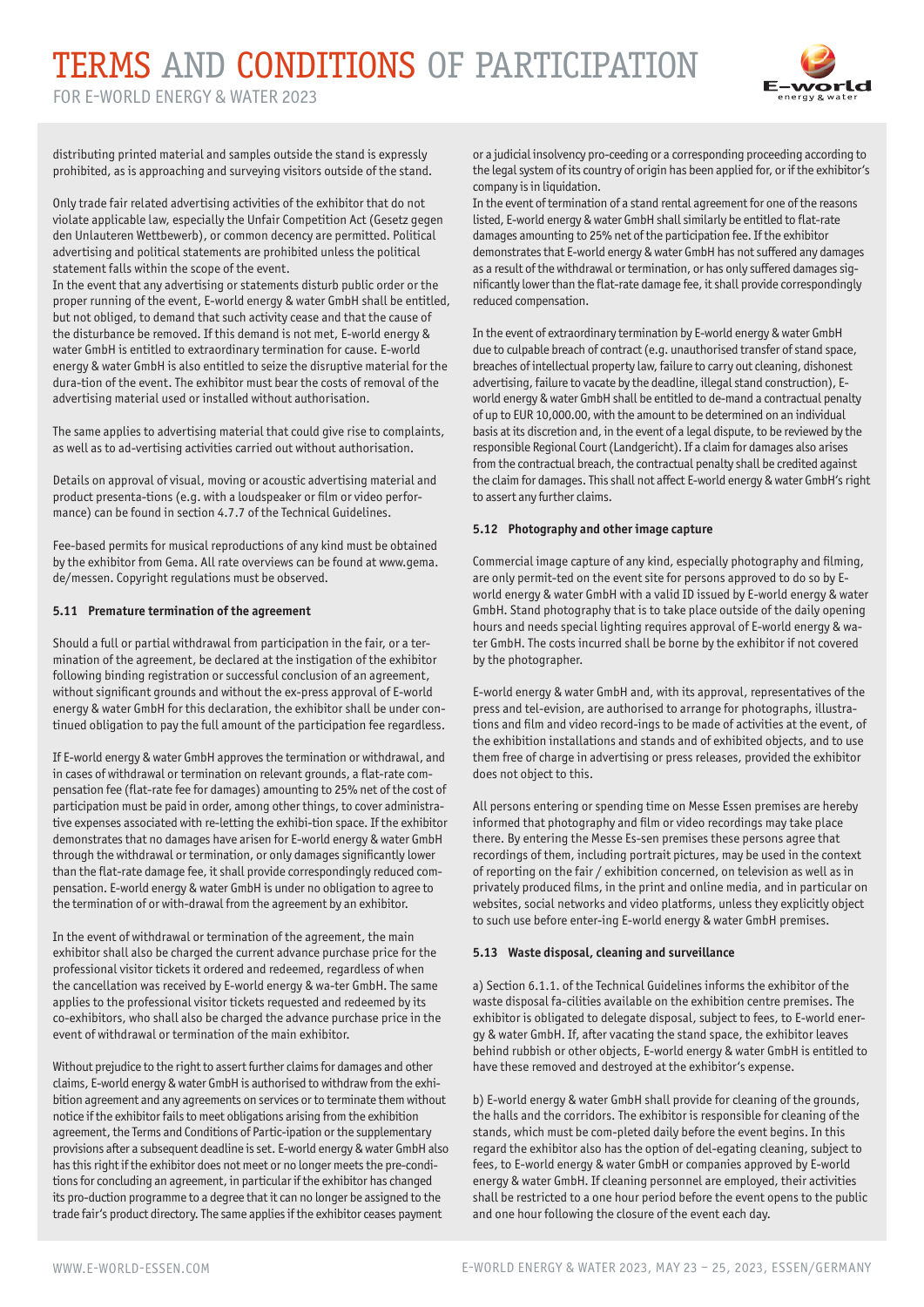FOR E-WORLD ENERGY & WATER 2023



c) E-world energy & water GmbH shall provide general surveillance of the trade fair halls and adjacent open spaces for the duration of the trade fair. General supervision is provided during set-up and dismantling times. E-world energy & water GmbH is entitled to take the steps necessary for monitoring and surveillance.

General surveillance does not cover monitoring of the exhibitor's property. The general surveillance handled by E-world energy & water GmbH does not limit the exclusion of liabil-ity for personal injury and material damage in particular.

The exhibitor itself must organise security for the exhibitor's property; the security can only be handled by security firms hired by E-world energy & water GmbH. Valuable and easily removed items should be locked up by exhibitors, especially at night.

#### **5.14 Supplementary provisions**

The site rules, the product group directory and the Technical Guidelines, as well as other provisions the exhibitor receives before the beginning of the trade fair, are integral com-ponents of the rental agreement. During the event the exhibitor shall be subject to the domiciliary rights of the exhibition company at all times while on Messe Essen premises. Messe Essen is entitled to remove objects not removed by the dismantling deadline at the exhibitor's expense. Storage of these objects is not required; they may be disposed of.

Messe Essen is solely responsible for the general heating, cooling, ventilation and lighting of the halls. All installations may only be performed by Messe Essen or third parties authorised by it. Within a stand, installations may also be performed by other specialist firms, which must be designated to Messe Essen in advance upon request. Messe Essen is entitled but not obligated to inspect the installations.

The exhibitor is liable for damages caused by its own installations. The exhibitor is also liable for all damage arising from uncontrolled consumption of energy. Messe Essen is only re-sponsible for losses and damage arising due to disruption of the energy supply in accord-ance with section 6 of the General Conditions of Electricity Supply (AVBElt), section 18 of the Low Voltage Connection Act (NAV) and section 6 of the General Conditions of Water Supply (AVBWasserV).

Smoking in closed rooms within the exhibition grounds is forbidden at all times.

#### **5.15 Final provisions**

All claims of the exhibitor against E-world energy & water GmbH must be asserted in writ-ing. They shall expire within 12 months from the end of the year in which they arose. Ar-rangements deviating from these conditions must be made in writing.

German law with the exclusion of the UN Convention on International Sale of Goods (CISG) applies exclusively. The place of fulfilment and jurisdiction shall be Essen. Alternatively, E-world energy & water GmbH reserves the right to assert its claims before the court of the location of the exhibitor's registered seat.

Should individual clauses or conditions given above be or become invalid, the remaining conditions shall remain valid nonetheless. The resulting loopholes shall be closed in such a way that the sense and purpose of the agreement are maintained.

In case of doubt the German version of the present Terms and Conditions of Participation shall take precedence.

#### **6) REGISTRATION DOCUMENTS**

Registration shall be made exclusively with the application form with acknowledgement of these Terms and Conditions of Participation.

The registrations, filled in completely and with legally binding signatures, should be sent to: E-world energy & water GmbH Norbertstraße 3-5, 45131 Essen, Germany

Conditions and reservations listed in registrations shall not be recognised. Special space re-quests do not represent a condition of participation. Registration is binding.

The registration is not complete until received by E-world energy & water GmbH. The in-formation shall be stored and transferred to third parties for contractual fulfilment for the purpose of automatic processing of the registration. Registrations received after the regis-tration deadline shall only be considered if sufficient space is available.

#### **7) DATA PROTECTION**

If we process personal data from the issuer's natural persons in the course of our coopera-tion, we constitute the data controller in the sense of article 4 no. 8 of the GDPR and pro-cess this personal data on the basis of article 6 para. 1 lit. f of the GDPR if our legitimate in-terest is the execution of the contract with the issuer, or, if the issuer is a natural person, the basis is ar-ticle 6 para. 1 lib. b of the GDPR. This processing is contractually required, otherwise certain process stages cannot be carried out and the contract cannot be properly fulfilled.

We process personal data for advertising purposes, depending on the extent permitted by the data subject. This takes place on the basis of article 6 para. 1 lit f. of the GDPR and espe-cially if we are running advertising campaigns for similar products and services via email. This includes analyses of our reach and reactions to our emails. Moreover, in certain circum-stances we also use data for advertising by post or telephone. This processing is not con-tractually required and if you do not provide information for these purposes, you will not receive any further information. Please be aware of the right to object mentioned below.

We will only pass data onto such recipients, as are required to support the substance and execution of the contract, in particular, IT/ITC contractors, associated companies, agencies and logistics companies. We do not foresee any transfer to bodies outside the EU/EEA. We will only store personal data for as long as required by the substance and execution of the contract, or, as required to uphold legal retention periods, or, as required for other legal reasons, in particular for legal defence. In articles 15-23 of the GDPR, data protection law provides for a variety of rights regarding the processing of a subject's data. In particular, the right to be informed about the perso-nal data processed by the data controller, the right to the rectification of incorrect data, the right to the erasure of personal data, the right to re-strict processing, a right to object to processing (especially with regards to the advertising measures described), and the right to data portability. Furthermore, the data subject re-tains the right to appeal to a supervisory authority about the processing of data.

For all queries and to execute the right to object, please contact the data protection officer using our postal address, at datenschutz@e-world-essen. com or directly through your per-sonal contact person.

The issuer is responsible for this and ensures that the personal data provided to us may be used for the purposes mentioned here. If required, the information presented here may be given to the data subject in a manner compliant with data protection provisions.